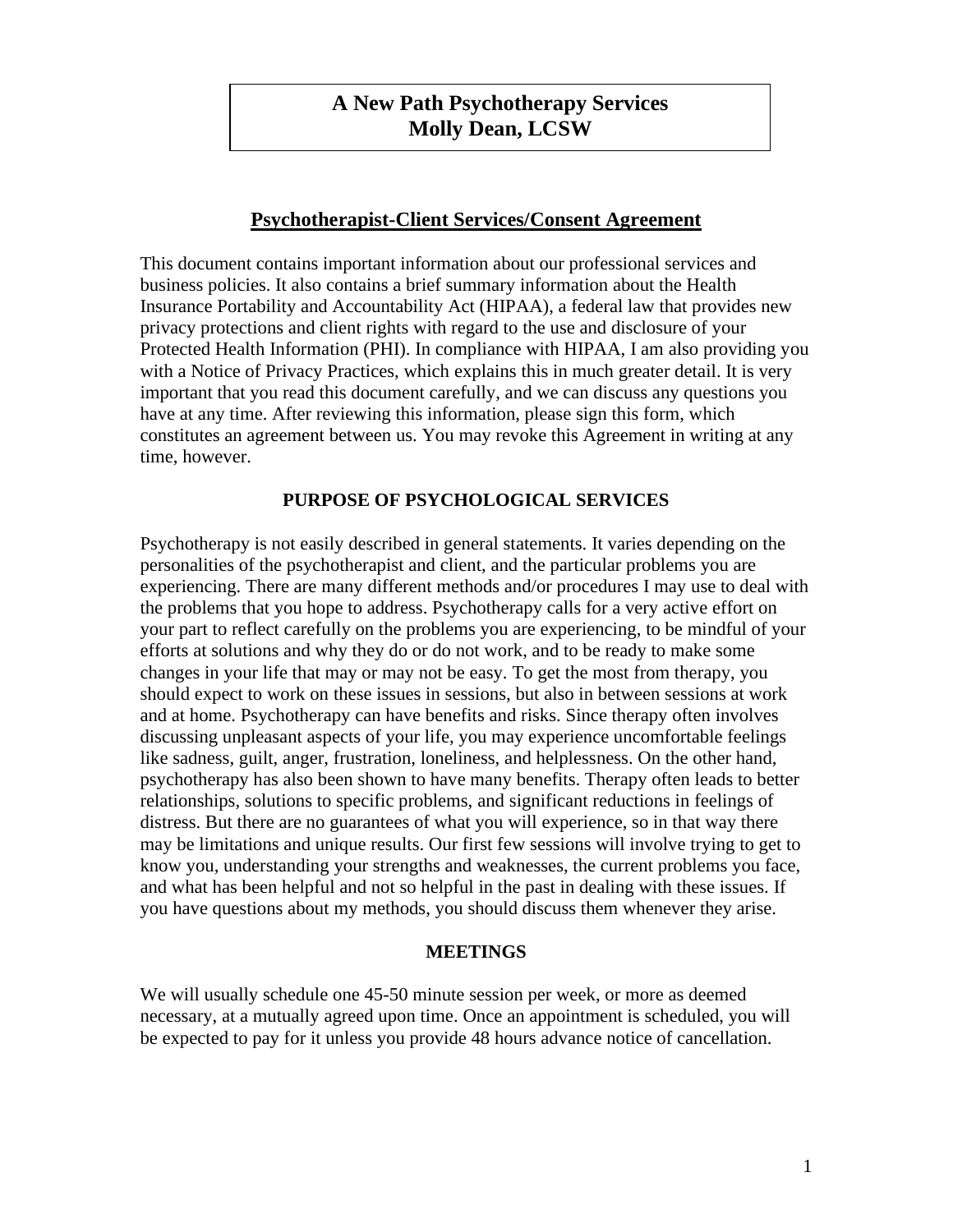#### **PROFESSIONAL FEES**

The hourly fee for individual sessions is \$150 per session, and this includes note writing, short telephone conversations, short texts, and consulting with other professionals as deemed necessary. The fee for your initial visit is \$180 and thereafter each session's fee is \$150. You are responsible for the fees for your therapy, and are expected to pay for each session or pay your co-pay at the time of the session. If you do not show up to your scheduled session or you do not cancel **48 hours** in advance, you will be charged the full fee for your session. If your credit card is on file, that will be charged or you will be billed. I do not issue refunds for any reason. If you become involved in legal proceedings that require our participation, you will be expected to pay for all of my professional time, including preparation and transportation costs to court.

In the event that you encounter some unusual financial hardship, such as losing your job, I may be willing to negotiate a temporary reduced fee, or arrange some kind of payment plan so you can continue receiving therapy during the difficult time. For clients paying in full at the time services are rendered the fee will be \$180 for an initial appointment and \$150 for a 50 minute session. The fee for therapy sessions are based on the defined 'therapy hour' of a 45-50 minute session (or as stated in your insurance contract if applicable) and are prorated for longer sessions. For services that are not paid in full at the time services are rendered, the fees are as follows: \$180 for a 45 minute session, and \$200 for an initial appointment.

#### **INSURANCE**

If you are using insurance benefits, please check your policy for deductible and co-pay amounts. It is important for you to understand your own coverage. Most insurance plans cover only "medically necessary" mental health treatment which focuses on containing an acute problem and assisting with related coping skills. Most plans do not cover visits for long term personality problems or personal growth therapy. You should refer to your benefits manual or call your insurance company to find out what they will be responsible for and how many visits they will cover. Be aware of the possible complications of using your insurance:

-They may deny coverage for any number of reasons

-You will be responsible for any amount applied to your deductible and your statement will reflect this.

-Co-pays may turn out to be higher than stated on your insurance card.

Your policy is a contract between you and your insurance company and this office is not a party to that contract. Therefore any complaints or problems about coverage should be directed at your insurance company, and ultimately you are responsible for your bill. In cases of non-payment a collection agency will be used and the associated fees will be added to your outstanding bill. If your insurance company decides to not cover services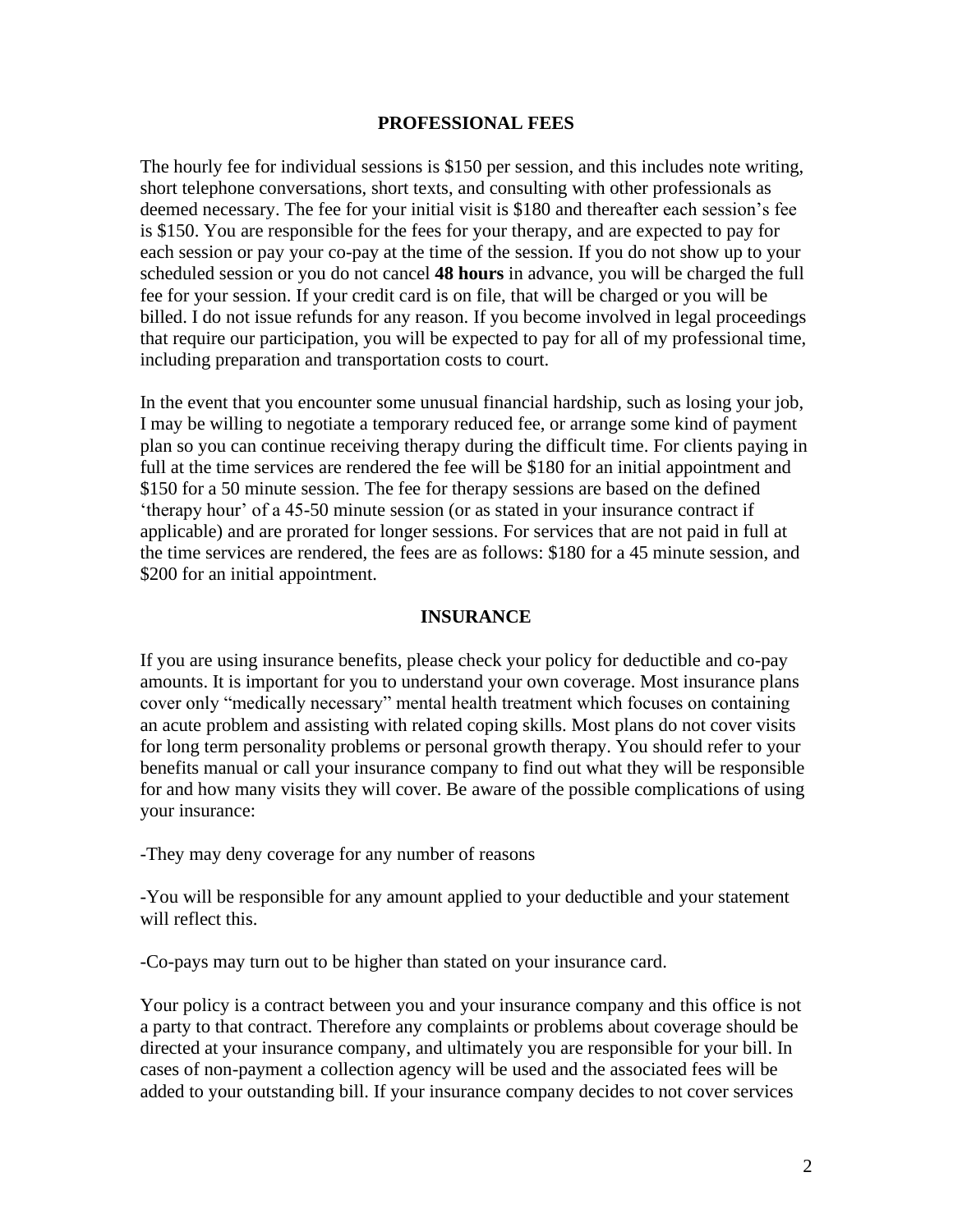that were rendered, you as the client will be responsible for paying those costs to the therapist directly.

### **CONTACTING YOUR THERAPIST**

You may telephone me at (480)200-0410. Due to my schedule, I may not be immediately available to receive calls or return calls. However, my phone will be answered by confidential voice mail 24 hours a day. I will make every effort to return your call on the same day you make it, with the exception of weekends and holidays. If you are difficult to reach, please leave some specific times when you are available to speak. If there is an emergency, and you cannot reach me either: call 911 or go to the nearest emergency room, or call the crisis line (602-222-9444) or call your Physician or your Psychiatrist for crisis treatment. In the event that I am unavailable for an extended period of time, I will provide you with the name of colleagues to contact if necessary.

#### **LIMITS ON CONFIDENTIALITY**

The law protects the privacy of all communications between a client and a psychotherapist. In most situations, we can only release information about your treatment to others if you sign a written Authorization form that meets certain legal requirements imposed by HIPAA and/or Arizona law. However, in the following situations, no authorization is required:

• I may occasionally find it helpful to consult other professionals about your case. We make every effort to avoid revealing PHI, and the other professionals are also legally bound to keep the contents of our consultation confidential. Unless you object, I will not tell you about these consultations unless I feel that it is important to our work together.

• If you are involved in a court proceeding and a request is made for information concerning your diagnosis and treatment, such information is protected by the psychotherapist-client privilege law. I cannot disclose any information without a court order or your written consent. If you file a complaint or lawsuit against me, however, I may disclose relevant information regarding our work in my defense.

• If a government agency is requesting information about our work for health oversight activities, or if you file a worker's compensation claim, I may have to provide a copy of your file to a State representative, your employer, or an appropriate designee. There are some situations in which I am legally obligated to take some action that will likely involve revealing information about our sessions to an outside party, possibly without your consent. These situations are unusual and are limited to situations in which harm is likely, including:

• cases in which I have reason to believe a child under 18 may be an abused or neglected

• cases in which I have reason to believe an adult over the age of 60 has been abused or neglected in the preceding 12 months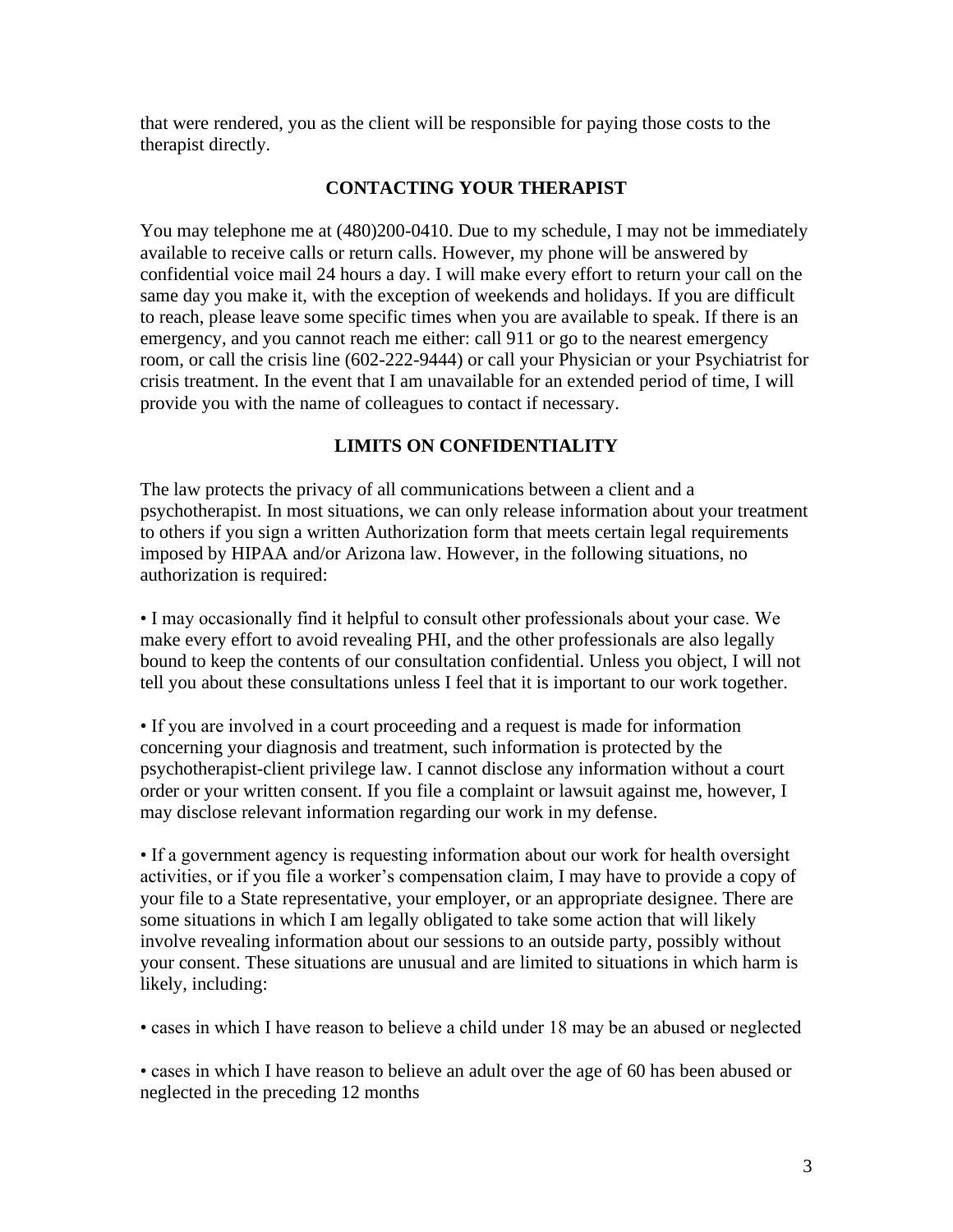• cases in which you have made a specific threat of violence against another, or if I believe that you present a clear, imminent risk of serious physical harm to another or yourself. If such a situation arises, I will make every effort to fully discuss it with you before taking any action or releasing any information about you, and I will limit disclosure of information to what is necessary. Confidentiality issues can be complicated, so if you have any questions about them, please feel free to ask them now or in the future as needed.

#### **ELECTRONIC COMMUNICATION/ INTERNET**

I try my best to respond to emails within 24 to 48 hours. Emails should be limited to issues regarding scheduling, insurance questions or brief questions or comments. Email is not encrypted and neither are text messages. Please do not use email as a way to contact me with urgent or emergency situations as I am not able to check my email at all times. I will accept and send text messages in non-emergency situations, but please be advised that your confidentiality cannot be 100 percent maintained when sending information via electronic communication. Furthermore, I do not accept friend requests on any social networking sites.

#### **PROFESSIONAL RECORDS**

I keep records about you and our work together. Your "Clinical Record" includes why you are seeking therapy, how your current problems negatively impact your life, your diagnosis, our treatment goals, your progress towards those goals, any medical/mental health and social history I gather, any treatment records or consultations I receive from other providers regarding your case, your billing records and contact information, and any reports that I release to anyone else. This information is available to you and to anyone you authorize to receive it, or not. In addition, I also keep a set of Psychotherapy Notes. They help us document the areas we have covered, record important information to be remembered later, and track if and how therapy is helping you. These notes can include the dates and contents of our conversations, our analysis of our conversations, and ideas I wish to explore with you in therapy. They also include any particularly sensitive information you reveal in therapy that is not part of your Clinical Record. These Psychotherapy Notes are not available to anyone else unless you specifically authorize their release.

#### **CLIENT RIGHTS**

HIPAA provides you with a number of rights, which briefly include the right to amend the information in your record, to limit what information is disclosed and to whom, to request restrictions as to how you are contacted, and to receive an Accounting of Disclosures, or a list of all information that has been released about you. You also can file a complaint about our policies and procedures regarding your records with the Federal